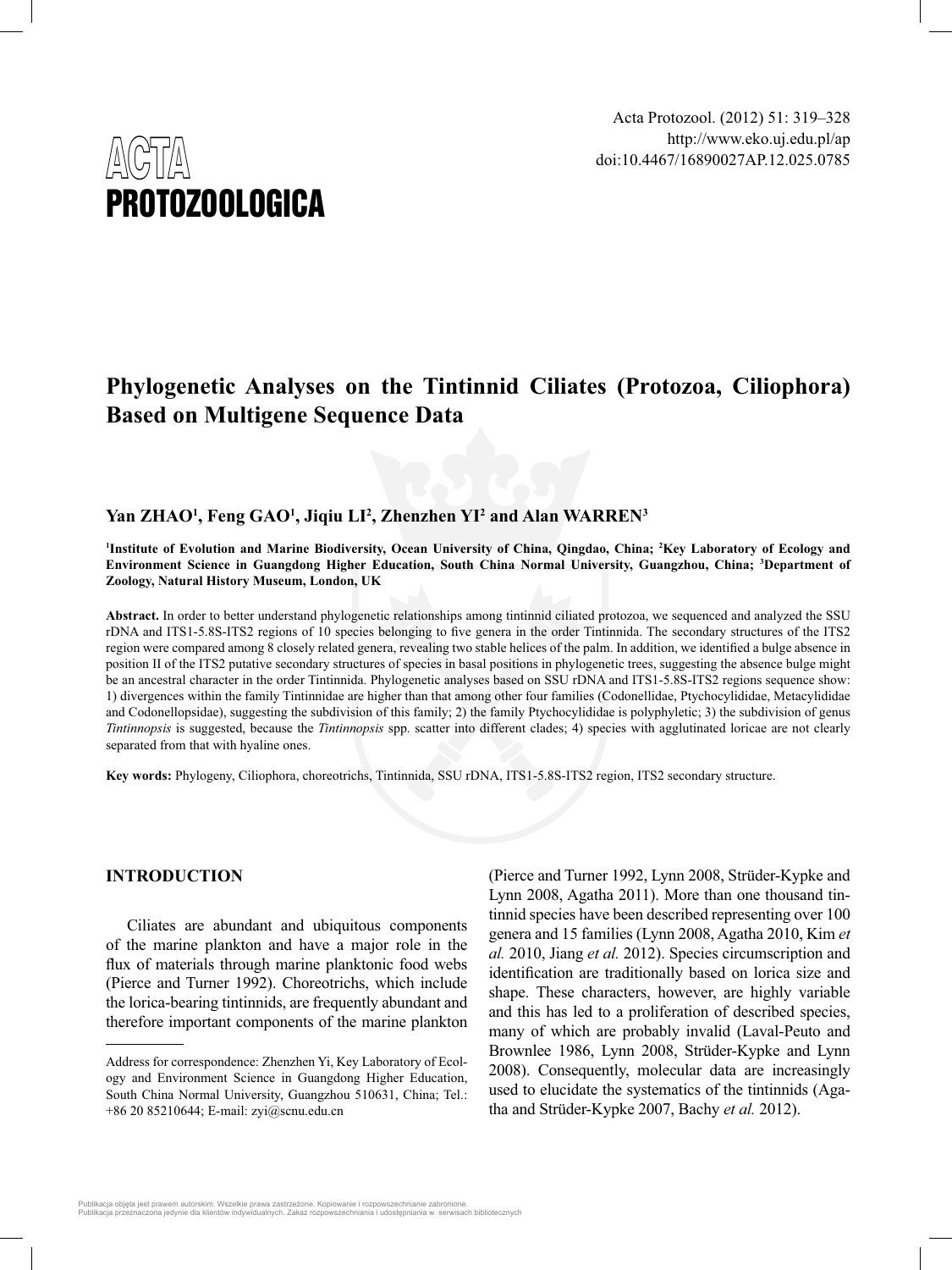To date, more than 200 small subunit rRNA gene (SSU rDNA) sequences of tintinnids have been deposited in the NCBI database (http://www.ncbi.nlm.nih. gov/) and several studies have been carried out on their phylogeny based on these data (Snoeyenbos-West *et al.* 2002, Strüder-Kypke and Lynn 2003, Agatha 2004, Agatha and Strüder-Kypke 2007, Bachy *et al.* 2012, Santoferrara *et al.* 2012b). None of these investigations revealed relationships that are consistent with the lorica-based classification. By contrast, there have been few studies on the molecular phylogeny of tintinnid ciliates based on other gene markers (Snoeyenbos-West *et al.* 2002; Santoferrara *et al.* 2012a, b). The internal transcribed spacer 2 (ITS2) of the nuclear ribosomal repeat unit is one of the most commonly applied phylogenetic markers and, because it is a fast-evolving locus, it is appropriate for studies at low taxonomic levels (Coleman 2003, 2005; Keller *et al.* 2009). Among tintinnids, however, ITS1-5.8S-ITS2 region sequences are available for only six species, namely *Tintinnopsis* sp., *T. tubulosoides*, *Favella* sp., *F. ehrenbergii*, *Metacylis angulata* and *Eutintinnus pectinis*.

In this study we sequenced the ITS1-5.8S-ITS2 region of ten tintinnid species, representing five genera and four families, isolated from coastal waters of northern China (Table 1). These are: *Tintinnopsis*  sp. 1, *Tintinnopsis* sp. 2, *Tintinnopsis* sp. 3, *T. lohmanni*, *T. cylindrica*, *Favella campanula*, *F. taraikaensis*, *Amphorellopsis acuta*, *Codonellopsis nipponica* and *Stenosemella nivalis*. Phylogenetic analyses were carried out both on the ITS1-5.8S-ITS2 region and the corresponding SSU rDNA sequenced from isolates of the same species (Table 1). The main aim was to improve our knowledge and understanding of the molecular phylogeny of tintinnids.

## **MATERIALS AND METHODS**

#### **Collection and identification of ciliates**

Ciliates were collected from coastal waters of the Yellow Sea near the city of Qingdao (36°04′N; 120°23′E), northeastern China (Table 1, Xu and Song 2005, Gao *et al.* 2009, Li *et al.* 2009). Identification and morphological studies were based on lorica characteristics according to previous investigations (Kofoid and Campbell 1929, Agatha 2004, Xu and Song 2005). Terminology and systematics are mainly according to Lynn (2008).

## **Extraction of genomic DNA, PCR amplifications, cloning and sequencing**

Genomic DNA was extracted using REDExtract-N-Amp Tissue PCR Kit (Sigma, St. Louis, USA) as described previously and stored at –80°C (Zhang et al. 2011). PCR amplifications were performed in a Gene Amp 9700 thermocycler. The forward primer ITS-F (5'- GTA GGT GAA CCT GCG GAA GGA TCA TTA -3') and reverse primer ITS-R (5'- TAC TGA TAT GCT TAA GTT CAG CGG -3') were used to amplify the ITS1-5.8S-ITS2 region (Miao *et*   $al. 2008$ ). The PCR was performed with TAKARA high fidelity  $Ex$ *TaqTM* polymerase (Takara, Shuzo, Japan), which has an error rate of about  $2 \times 10^{-6}$  (http://www.clontech.com/takara). PCR conditions for the ITS1-5.8S-ITS2 fragments were as follows: 5 min. at 94°C followed by 30 cycles of 94°C for 30 s, 56°C for 30 s, 72°C for 1 min., and a final extension at  $72^{\circ}$ C for 10 min. The PCR products were purified using the Spin Column PCR Product Purification Kit (Sangon Bio. Co., China) and then inserted into pUCm-T vectors (Sangon Bio. Co., China). Sequencing was performed bi-directionally for 2–3 clones by Sangon Biotech in Shanghai.

## **ITS1-5.8S-ITS2 region sequence alignment and ITS2 secondary structure prediction**

The 10 newly sequenced ITS1-5.8S-ITS2 regions, adding that of another 5 choreotrichs (obtained from NCBI, see Table 2), were aligned using Geneious 5.6 software (http://www.geneious.com, Drummond *et al.* 2012). The ITS2 regions were precisely detected by Hidden Markove Models (HMMs, Keller *et al.* 2009). Putative secondary structures were established by submission of the primary ITS2 sequences to the RNA folding website supporting MFOLD version 3.1 (http://mfold.rna.albany.edu/?q=mfold/downloadmfold, Zuker 2003) using the default parameters (except  $T = 25^{\circ}C$ ) according to Coleman (2005). Finally, the putative secondary structure models were edited for aesthetic purposes with Rna Viz 2.0 (Rijk and Wachter 1997, Rijk *et al.* 2003)*.*

#### **Phylogenetic analyses**

In addition to the 10 newly sequenced species, ITS1-5.8S-ITS2 region sequences of another 36 species, and SSU rDNA sequences of these 46 species (obtained from NCBI database, for accession numbers see Table 1), were used in order to investigate phylogenetic relationships among the tintinnids. All alignments of SSU rDNA and ITS1-5.8S-ITS2 region sequences were imported into BioEdit ver. 7.0.5.4 (Hall 1999), trimmed at the ends, and assembled into contigs. Then we checked for sequencing errors and refined manually. The first dataset included ITS1-5.8S-ITS2 regions of all sequences of tintinnids and other spirotrichs available from the NCBI database; the second dataset included the corresponding SSU rDNA sequences of all taxa of the first dataset.

The ITS1-5.8S-ITS2 region and SSU rDNA sequence data were used to generate phylogenetic trees as follows: (1) Maximum parsimony (MP) trees were calculated by a heuristic search with all characters coded as unordered in PAUP\* 4.0b10 (Swofford 2002); (2) Bayesian inference (BI) analyses were performed with MrBayes v3.1.2 (Huelsenbeck and Ronquist 2001, Ronquist and Huelsenbeck 2003) using the GTR+I+G model selected by MrModeltest 2 (Nylander 2004) under the AIC criterion. Two parallel runs were performed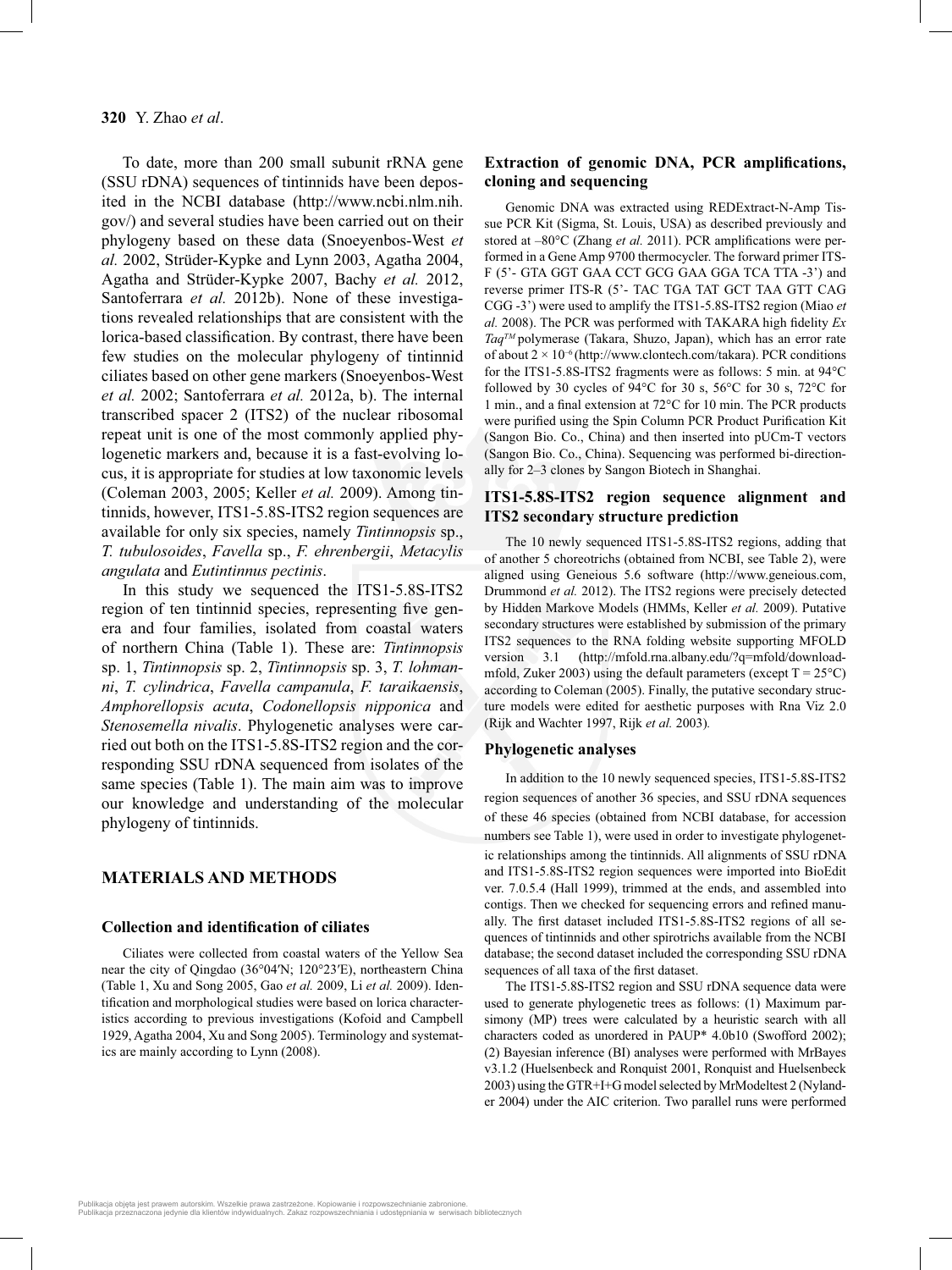|                                 |                      |                                            |                                      |                      |                              | ITS-5.8S-ITS2 region accession numbers (names of ten newly sequenced tintimid species are marked bold). |                      |                                                |                                       |                      | sequences are given in the second line. For some species the ITS1-5.8S-ITS2 region sequences and SSU rDNA sequences have a single accession numbers (-); given here as the<br>Table 1. Species included in the phylogenetic analyses. GenBank accession numbers for ITS1-5.8S-ITS2 region sequences are given in the first line, those for the SSU rDNA |
|---------------------------------|----------------------|--------------------------------------------|--------------------------------------|----------------------|------------------------------|---------------------------------------------------------------------------------------------------------|----------------------|------------------------------------------------|---------------------------------------|----------------------|---------------------------------------------------------------------------------------------------------------------------------------------------------------------------------------------------------------------------------------------------------------------------------------------------------------------------------------------------------|
| Таха                            | GeneBank             | Source                                     | Таха                                 | GeneBank             | Source                       | Таха                                                                                                    | GeneBank             | Source                                         | Таха                                  | GeneBank             | Source                                                                                                                                                                                                                                                                                                                                                  |
| Amphorellopsis<br>acuta         | JN033241<br>FJ196071 | #China-Qingdao Favella<br>QDA270           | taraikaensis                         | JN033237<br>FJ196073 | #China-Qingdao<br>QDA218     | Pseudokeronopsis<br>flave                                                                               | DQ503579<br>DQ227798 | #China-Qingdao<br>QD-cell bank                 | Tintinnopsis<br>lohmanni              | JN033233<br>FJ196076 | #China-Qingdao<br>QDA251                                                                                                                                                                                                                                                                                                                                |
| Apokeronopsis<br><b>bergeri</b> | DQ777742<br>DQ777741 | #China-Qingdao Favella<br>QD050801         | comp and a                           | JN033238<br>FJ422984 | #China-Qingdao<br>QDA254     | Pseudokeronopsis<br>rubra                                                                               | DQ640314<br>DQ640313 | #China-Qingdao<br>QD-cell bank                 | Tintinnopsis JN033234<br>$s_p$ . 1    | FJ422985             | #China-Qingdao<br>QDA230                                                                                                                                                                                                                                                                                                                                |
| Apokeronopsis<br>crassa         | DQ359728<br>DQ537483 | #China-Qingdao Gastrostyla<br>QD050821     | steinii                              | AF508758<br>AF508758 |                              | Stenosemella<br>nivalis                                                                                 | JN033240<br>FJ196074 | #China-Qingdao Tintinnopsis JN033235<br>QDA236 | sp.2                                  | FJ422986             | #China-Qingdao<br>QDA269                                                                                                                                                                                                                                                                                                                                |
| Codonellopsis<br>nipponica      | JN033239<br>FJ196072 | #China-Qingdao Holosticha<br><b>ODA235</b> | polystylata                          | AF508760<br>AF508760 | I                            | Strombidinopsis<br>sp.                                                                                  | AF399067<br>AF399132 | USA-Groton<br>Sopsis99-1                       | Tintinnopsis JN033236<br>sp.3         | FJ422987             | #China-Qingdao<br>QDA286                                                                                                                                                                                                                                                                                                                                |
| Cyrtohymena<br>citrina          | AF508755<br>AF508755 |                                            | strobila<br>Laboea                   | AF399153<br>AF399081 | USA-Groton<br>Lstr00B-3      | Strombidium<br>sp.1                                                                                     | AF399040<br>AF399116 | "USA-Groton<br>$Strongo-4$                     | Tintinnopsis AF399019<br>tubulosoides | AF399110             | "USA-Groton clone<br>99-3                                                                                                                                                                                                                                                                                                                               |
| apoligothrix<br>Diophrys        | EU189068<br>EU189061 | #China-Qingdao Metacylis<br>QD06111502     | angulata                             | AF399144<br>AF399071 | USA-Groton<br>Meta00-2       | rassoulzadegani<br>Strombidium                                                                          | DQ241747<br>AY257125 | 'USA-Groton,<br>5                              | Uroleptus<br>gallina                  | AF508779<br>AF508779 |                                                                                                                                                                                                                                                                                                                                                         |
| appendiculata<br>Diophrys       | DO777740<br>AY004773 | #China-Qingdao Oxytricha<br>QDziguiC       | longa                                | AF508763<br>AF508763 |                              | histriomuscorum<br>Sterkiella                                                                           | AF508770<br>AF508770 |                                                | Uroleptus<br>pisces                   | AF508780<br>AF508780 |                                                                                                                                                                                                                                                                                                                                                         |
| Diophrys<br>hystrix             | DO647676<br>EF486861 | #China-Qingdao Paraurostyla<br>QD060315    | weissei                              | AF508767<br>AF508767 |                              | <b>Sterkiella</b><br>nova                                                                               | AF508771<br>AF508771 |                                                | Urostyla<br>grandis                   | AF508781<br>AF508781 |                                                                                                                                                                                                                                                                                                                                                         |
| oligothrix<br>Diophrys          | DQ537485<br>DQ353850 | #China-Qingdao Paruroleptus<br>QDliqiuL    | lepisma                              | AF508765<br>AF508765 |                              | Stylonychia<br>lemnae                                                                                   | AF508773<br>AF508773 |                                                | Uronychia<br>binucleata               | EF198666<br>EF198667 | #China-Qingdao<br>QDlifangL1                                                                                                                                                                                                                                                                                                                            |
| Diophrys<br>scutum              | EU189067<br>EU189069 | #China-Qingdao Paradiophrys<br>QDA345      | irmgard                              | DQ537484<br>EU189070 | #China-Qingdao<br>QD05112201 | Stylonychia<br>mytilus                                                                                  | AF508774<br>AF508774 |                                                | Uronychia<br>setigera                 | EF198668<br>EF198669 | #China-Qingdao<br>QDlifangL2                                                                                                                                                                                                                                                                                                                            |
| Eutintinuus<br>pectinis         | AF399105<br>AF399170 | "USA-Groton<br>Epec99-2                    | Pleurotricha<br>lanceolata           | AF508768<br>AF508768 |                              | Stylonychia<br>pustulata                                                                                | AF058775<br>AF058775 |                                                |                                       |                      |                                                                                                                                                                                                                                                                                                                                                         |
| ehrenbergii<br>Favella          | AF399103<br>AF399160 | 'USA-Groton<br>Fehr99-2                    | Pseudokerono-EF174294<br>psis carnea | AY881633             | #China-Qingdao<br>QD03101101 | Tintinnopsis<br>cylindrica                                                                              | JN033232<br>FJ196075 | China-Qingdao<br>QDA215                        |                                       |                      |                                                                                                                                                                                                                                                                                                                                                         |

Phylogenetic Analyses on the Tintinnid Ciliates **321**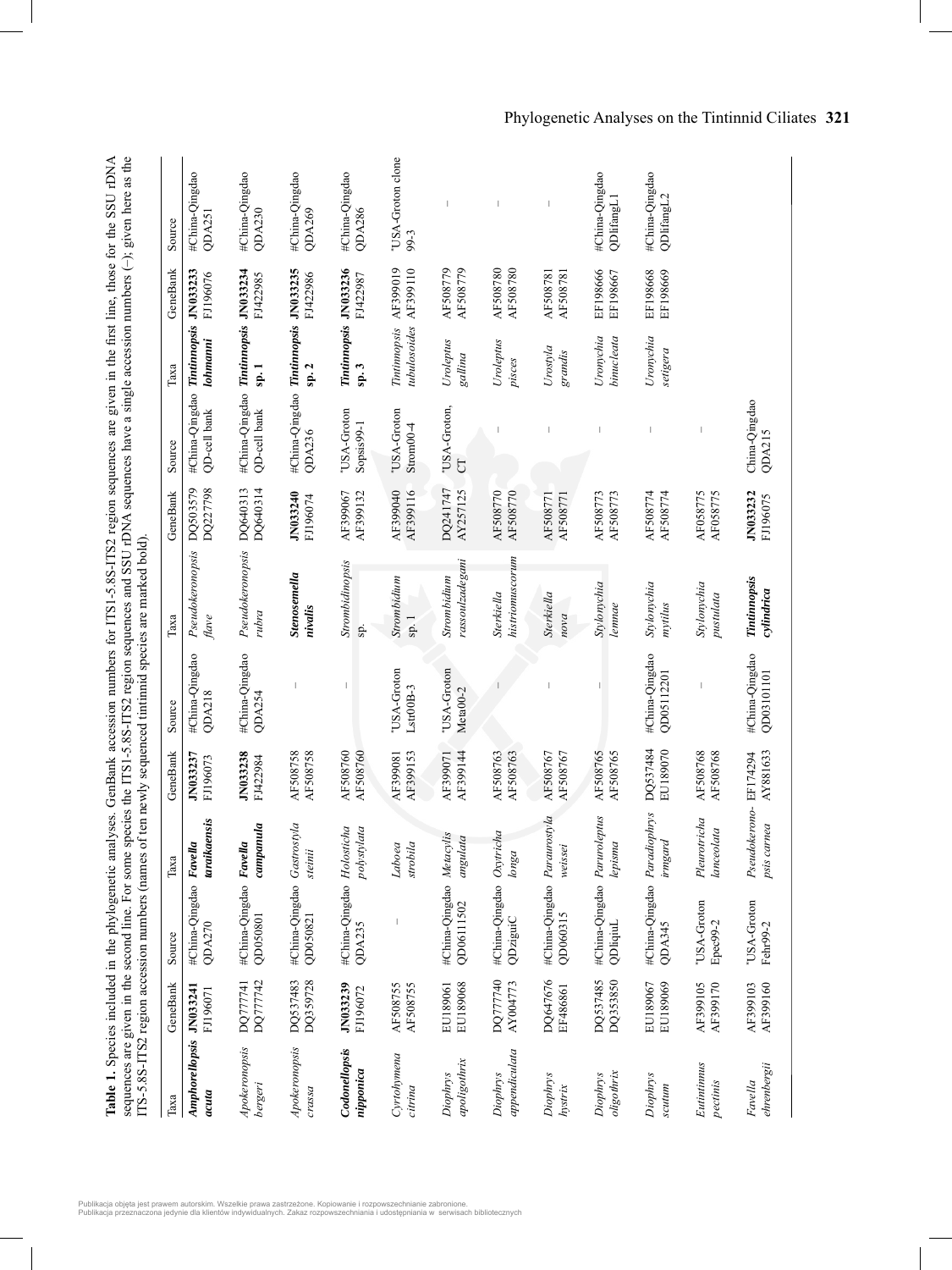| Species                   | Order          | Family            | Length |      |                  | ITS2 GC | $\Delta G$ (25°C, |
|---------------------------|----------------|-------------------|--------|------|------------------|---------|-------------------|
|                           |                |                   | ITS1   | 5.8S | ITS <sub>2</sub> | content | kcal/mol)         |
| Tintinnospis sp. 1        | Tintinnida     | Codonellidae      | 99     | 153  | 192              | 42.71%  | $-69.34$          |
| Tintinnopsis sp. 2        |                |                   | 99     | 153  | 192              | 47.40%  | $-67.71$          |
| Tintinnopsis sp. 3        |                |                   | 99     | 153  | 192              | 42.71%  | $-69.34$          |
| Tintinnopsis cylindrica   |                |                   | 100    | 153  | 192              | 43.75%  | $-51.70$          |
| Tintinnopsis lohmanni     |                |                   | 100    | 153  | 192              | 44.79%  | $-69.71$          |
| Tintinnopsis tubulosoides |                |                   | 100    | 153  | 192              | 43.23%  | $-69.26$          |
| Favella campanula         |                | Ptychocylididae   | 114    | 153  | 195              | 47.92%  | $-73.44$          |
| Favella taraikaensis      |                |                   | 99     | 153  | 195              | 46.15%  | $-70.50$          |
| Favella ehrenbergii       |                |                   | 99     | 153  | 195              | 46.15%  | $-70.50$          |
| Metacylis angulata        |                | Metacylididae     | 99     | 153  | 192              | 46.35%  | $-64.49$          |
| Codonellopsis nipponica   |                | Codonellopsidae   | 101    | 153  | 192              | 45.83%  | $-73.44$          |
| Stenosemella nivalis      |                |                   | 101    | 153  | 192              | 44.79%  | $-52.10$          |
| Eutintinnus pectinis      |                | Tintinnidae       | 100    | 153  | 191              | 46.60%  | $-66.54$          |
| Amphorellopsis acuta      |                |                   | 97     | 153  | 191              | 45.03%  | $-70.22$          |
| Strombidinopsis sp.       | Choreotrichida | Strombidinopsidae | 100    | 153  | 185              | 44.86%  | $-64.25$          |

**Table 2.** Tintinnid ciliates used in this study. Details of ITS1-5.8S-ITS2 regions and secondary structure of ITS2 are given (The name of newly sequenced species are marked bold).

and the maximum posterior of a consensus tree out of 1,000,000 trees, approximating it with the Markov chain Monte Carlo (MCMC) and sampling every  $100<sup>th</sup>$  generation, was computed. The first 2,500 trees were discarded as burn-in; (3) Maximum likelihood (ML) trees were constructed by PhyML V2.4.4 (Guindon and Gascuel 2003) with GTR+G+I model selected by Modeltest v.3.7 (Huelsenbeck and Ronquist 2001, Ronquist and Huelsenbeck 2003); (4) Neighbor joining (NJ) trees were constructed using Phylip version 3.6 (Felsenstein 1989, 2005) with the Kimura-2-parameter model. Additionally, bootstrap analyses with 1,000 replicates were used to examine the robustness of the resulting bifurcations within MP, ML and NJ analyses. Phylogenetic trees were viewed with TreeView v1.6.6 (Page 1996) and edited with MEGA 5 (Tamura *et al.* 2007, 2011).

## **RESULTS**

#### **ITS1-5.8S-ITS2 sequence analyses**

The ITS1-5.8S-ITS2 region sequences of the 10 tintinnid species have been deposited in the NCBI database (for accession numbers, see Table 1). The lengths of these sequences were similar to each, the longest being that of *Favella campanula* (462 bp) and the shortest *Amphorellopsis acuta* (441 bp) (Fig. 1, Table 2).

Alignments of the ITS1-5.8S-ITS2 region (Fig. 1) for the 10 newly sequenced species and five other choreotrich sequences from the NCBI database reveals four noteworthy features: (1) there are 30 variable sites in the 5.8S gene, and 75 in the ITS1 region and 78 in the ITS2 region; (2) the difference in the ITS1 region between *Favella campanula* and the other 14 choreotrich species is remarkable, the former having a unique 14-bp insertion (arrowed in Fig. 1); (3) the choreotrichid species *Strombidinopsis* sp. has three unique 2-bp and 3-bp insertions and two 3-bp deletions in the ITS1 and ITS2 regions and differs significantly from other tintinnids in the 5.8S gene region (Fig. 1); (4) both *Favella*  sp. and *F. taraikaensi*s, which differ by only two bases, have a 3-bp insertion in the ITS2 region that is absent in the other 13 species; (5) *Tintinnopsis* sp. 1 and *Tintinnopsis* sp. 3 differ in just one bp in the 5.8S rDNA and have identical ITS1 and ITS2 region sequences (Fig. 1).

#### **ITS2 secondary structure and analyses**

The ITS2 secondary structures of the 14 tintinnid and one choreotrichid species share the typical model of the Class Spirotrichea, i.e. a palm with two fingers (Coleman 2005). As shown in Fig. 2: (1) *Strombidinopsis* sp. (Fig. 2A) and *Amphorellopsis acuta* (Fig. 2B) have no bulge in the positions labeled II and IV, and thus differs from *Eutintinnus pectinis* (Fig. 2C);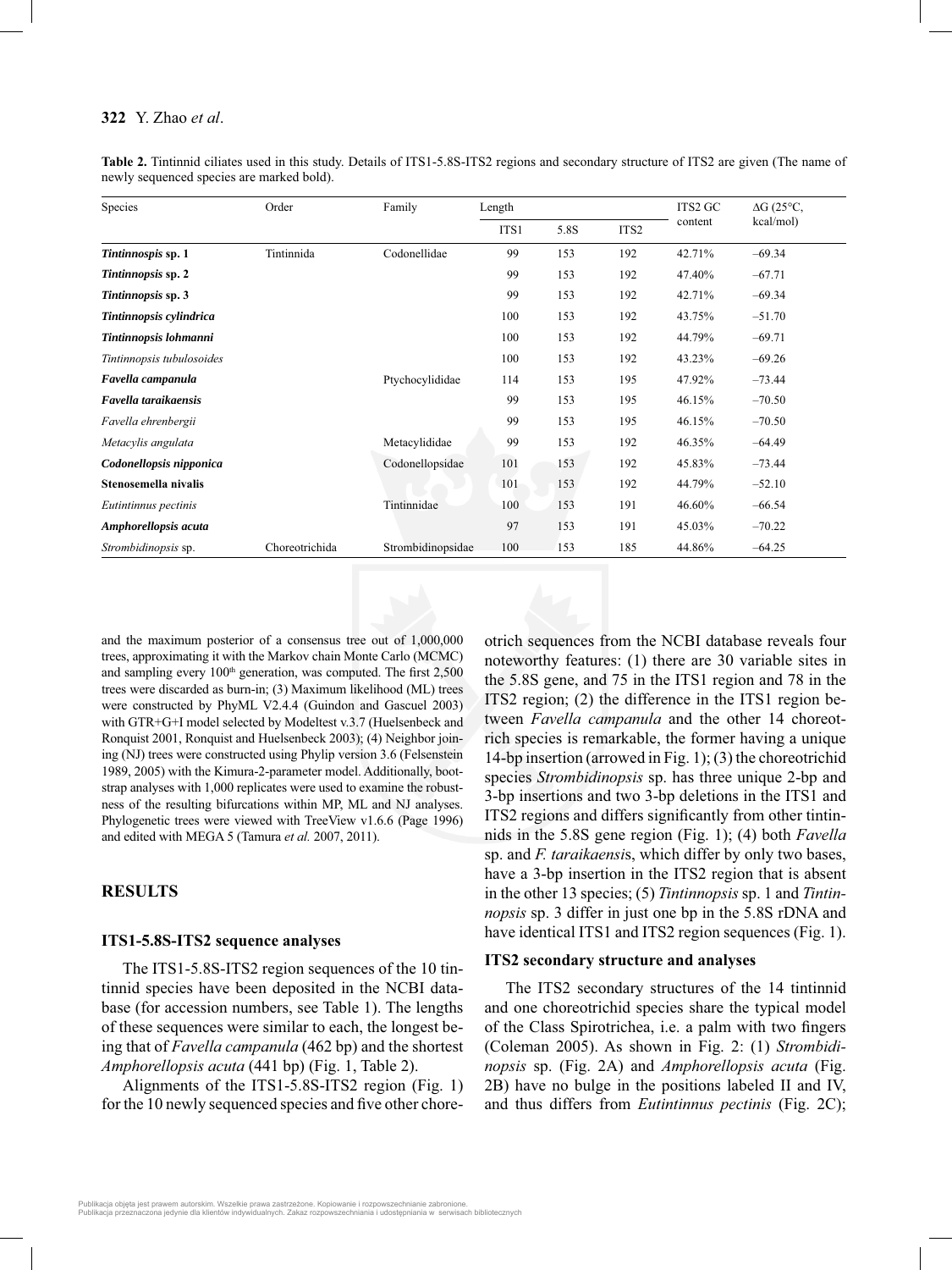

**Fig. 1.** Alignment of the ITS1-5.8S-ITS2 regions from ten reference tintinnid species: *Tintinnopsis* sp. 1, *Tintinnopsis* sp. 2, *Tintinnopsis*  sp. 3, *T. cylindrica*, *T. tubulosoides*, *T. lohmanni*, *Stenosemella nivalis*, *Codonellopsis nipponica*, *Favella campanula*, *F. taraikaensis*, *F. ehrenbergii*, *Metacylis angulata*, *Eutintinnus pectinis*, and *Amphorellopsis acuta*. Agreement with other sequences is indicated by periods and disagreement by a nucleotide at a position. Gaps introduced to improve the alignment are indicated by dashes. The insertion in ITS1 of *F. campanula* is labeled. The ITS1 and ITS2 region sequences are shaded; the 5.8S gene sequence is unshaded.

(2) the ITS2 secondary structures of *Stenosemella nivalis* (Fig. 2D) and *Codonellopsis nipponica* (Fig. 2E), which both belonged to the family Codonellopsidae, are similar; (3) *Tintinnopsis* sp. 1 (Fig. 2J) and *Tintinnopsis* sp. 3 (Fig. 2O) share the same structure since their sequences are identical, and they differ from other *Tintinnopsis* spp. in having a bulge in the position labeled IV; (4) *Favella campanula* (Fig. 2M) differs from *F. taraikaensis* (Fig. 2K) and *F. ehrenbergii* (Fig. 2L) in lacking a bulge in the position labeled II. The estimated thermodynamic energy of putative secondary structures ranges from –51.70 kcal/mol (*T. cylindrica*) to –73.44 kcal/mol (*F. campanula*) (Table 2).

## **Phylogenetic analyses of tintinnid ciliates based on ITS1-5.8S-ITS2 region and SSU rDNA sequences**

Almost identical tree topologies are obtained following phylogenetic analyses based on SSU rDNA and ITS1-5.8S-ITS2 region sequences, although there

are some slightly unstable clades (Figs 3, 4). Noteworthy features include the following: (1) the monophyly of choreotrichs is strongly supported in all analyses (Fig. 3); (2) *Strombidinopsis* sp., a member of the order Choreotrichida, is basal to the order Tintinnida; (3) the cluster of *Tintinnopsis lohmanni* and *Favella*  sp./*F. taraikaensis*/*Metacylis angulata* is supported in trees based on both datasets; (4) *Favella campanula* is separated from the other two *Favella* species.

The discordances between the two trees may be summarized as follows: (1) the relationships among *Tintinnopsis* spp. show poor resolution between clades of *Tintinnopsis* sp. 1/sp. 2/sp. 3 and *Codonellopsis nipponica/Stenosemella nivalis* in ITS1-5.8S-ITS2 trees; (2) *Favella campanula* is basal to *Eutintinnus pectinis* in ITS1-5.8S-ITS2 trees (Fig. 3); (3) the relationship between the clades of *Codonellopsis nipponica/Stenosemella nivalis* and *T. cylindrica/T. tubulosoides* is unstable in the ITS1-5.8S-ITS2 tree.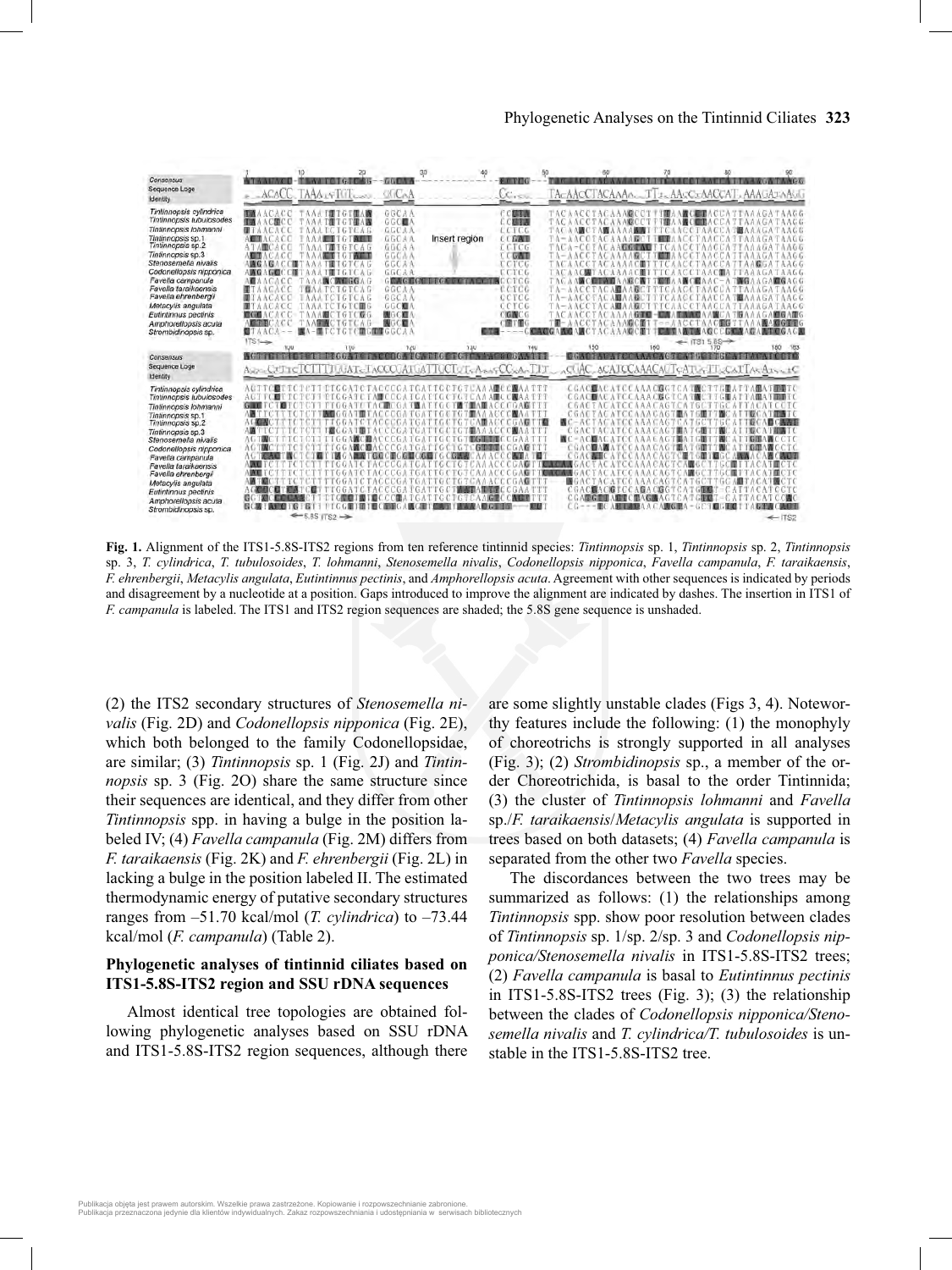

**Fig. 2A–O.** Secondary structure of the internal transcribed spacer 2 (ITS2) RNA transcript of: **A** – *Strombidinopsis* sp.; **B** – *Amphorellopsis acuta*; **C** – *Eutintinnus pectinis*; **D** – *Stenosemella nivalis*; **E** – *Codonellopsis nipponica*; **F** – *Tintinnopsis lohmanni*; **G** – *T. cylindrica*;  $H - T$ . tubulosoides; I - Tintinnopsis sp. 2; J - Tintinnopsis sp. 1; K - Favella taraikaensis; L - F. ehrenbergii; M - F. campanula; N - Meta*cylis angulata* and **O** – *Tintinnopsis* sp. 3. The diagram illustrates that all these species have a similar ITS2 secondary structure model – one palm with two fi ngers. *Tintinnopsis* sp. 1 and *Tintinnopsis* sp. 3 have the same ITS2 secondary structure, so are shaded together. Positions labeled II that lack a bulge are marked with arrows. Note that a bulge is present in this position in other species.

#### **DISCUSSION**

The order Tintinnida contains 15 families and is assigned to the subclass Choreotrichia (Lynn 2008). Traditionally, species identification of tintinnids is mainly based on lorica structure (Kofoid and Campbell 1929, 1939). The relationships among tintinnids are in urgent need of clarification. Several phylogenetic analyses of tintinnids and related taxa have been carried out in the past decade (Snoeyenbos-West *et al.* 2002, Strüder-Kypke and Lynn 2003, Agatha 2004, Agatha and Strüder-Kypke 2007, Strüder-Kypke and Lynn 2008, Li *et al.* 2009, Bachy *et al.* 2012), but each has cast doubt on the primacy of lorica structure in tintinnid systematics. In the present investigation, we have added 10 new ITS1-5.8S-ITS2 region sequences of five genera (*Tintinnopsis*, *Favella*, *Codonellopsis*, *Stenosemella* and A*mphorellopsis*) in four families (Codonellidae,

Ptychocylididae, Codonellopsidae and Tintinnidae) of tintinnids, determined the putative secondary structure of ITS2 of one aloricate choreotrich and 14 tintinnids, and obtained some new findings based on the ITS1-5.8S-ITS2 data.

In all choreotrichs analyzed to date, the ITS2 secondary structures are the same, i.e. a palm with two helices and loops on helices, suggesting that this is a stable character among related species (Coleman 2005). The present study of one aloricate choreotrichid (*Strombidinopsis* sp.) and 14 tintinnids revealed basically the same structure, although there are some variable bulges on one main helix (Fig. 2).

The ITS1-5.8S-ITS2 region of *Strombidinopsis* sp. significantly differed from that of the tintinnids reflecting its placement in the order Choreotrichida rather than Tintinnida, although it has a similar secondary structure to that of *Amphorellopsis acuta* (Figs 1–2).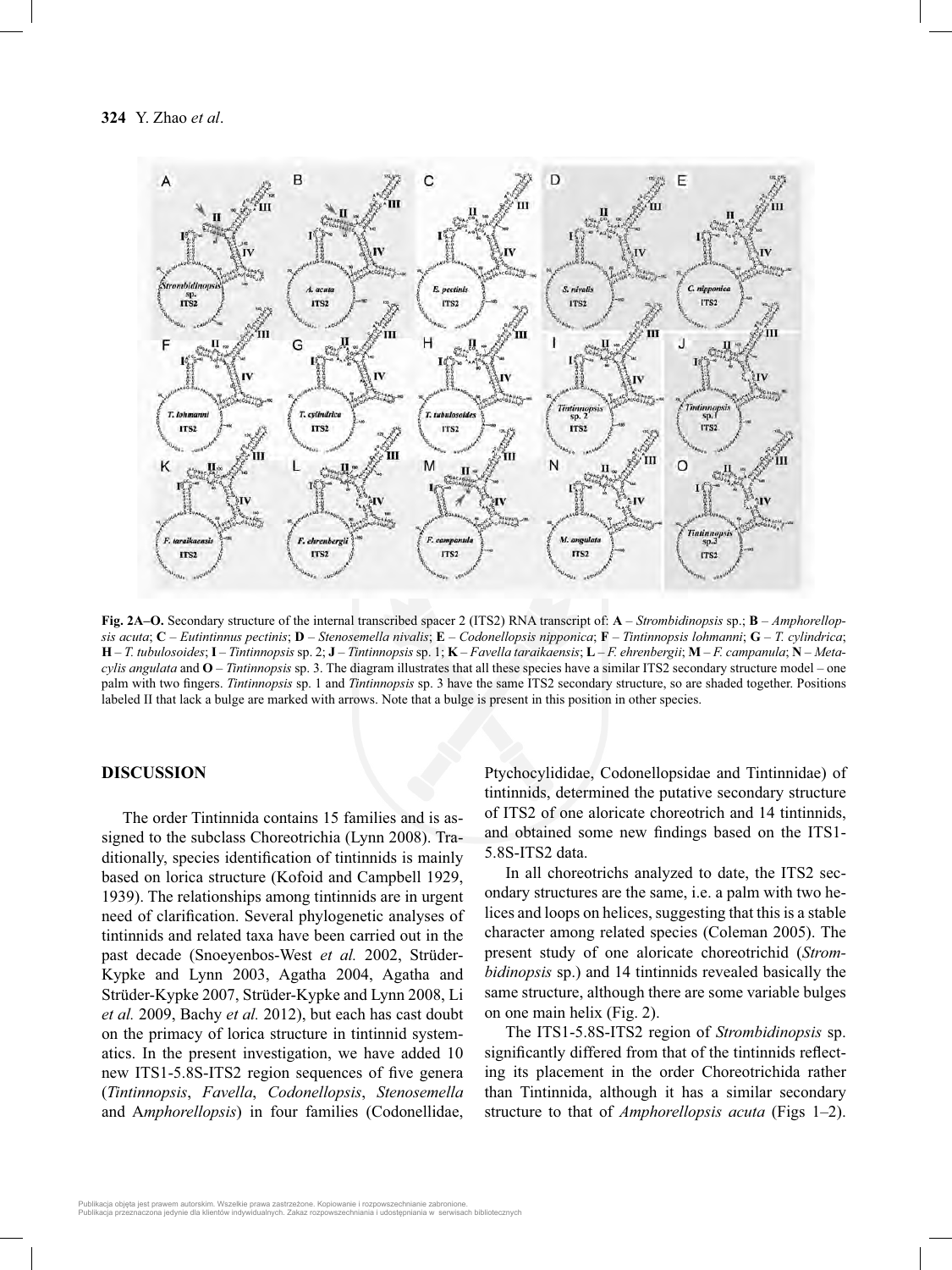

**Figs 3–5.** Phylogenetic analyses and photomicrographs in this work. **3**, **4** – phylogenetic analyses inferred by ML of internal transcribed spacer (ITS) and 5.8S region sequences and small subunit rDNA sequences. Topologies of trees constructed with other methods (BI, MP, or NJ) were essentially identical, lacking only a few nodes indicated by asterisks in the support values. Posterior probability values for branches of the ML tree and bootstrap values for ML, NJ, and MP trees, respectively, are given on nodes. Newly sequenced species are highlighted in bold. Scale bar in 3 corresponds to 10 substitutions per 100 nucleotide positions, scale bar in 4 corresponds to 5 substitutions per 100 nucleotide positions. **5** – photomicrographs of nine of the 10 newly sequenced tintinnid species *in vivo*: **A** – *Amphorellopsis acuta*; **B** – *Favella taraikaensis*; **C** – *F. campanula*; **D** – *Tintinnopsis* sp. 2; **E** – *Stenosemella nivalis*; **F** – *Codonellopsis nipponica*; **G** – *Tintinnopsis* sp. 3; **H** – *T. lohmanni* and **I** – *T. cylindrica*. Scale bars: 25 μm.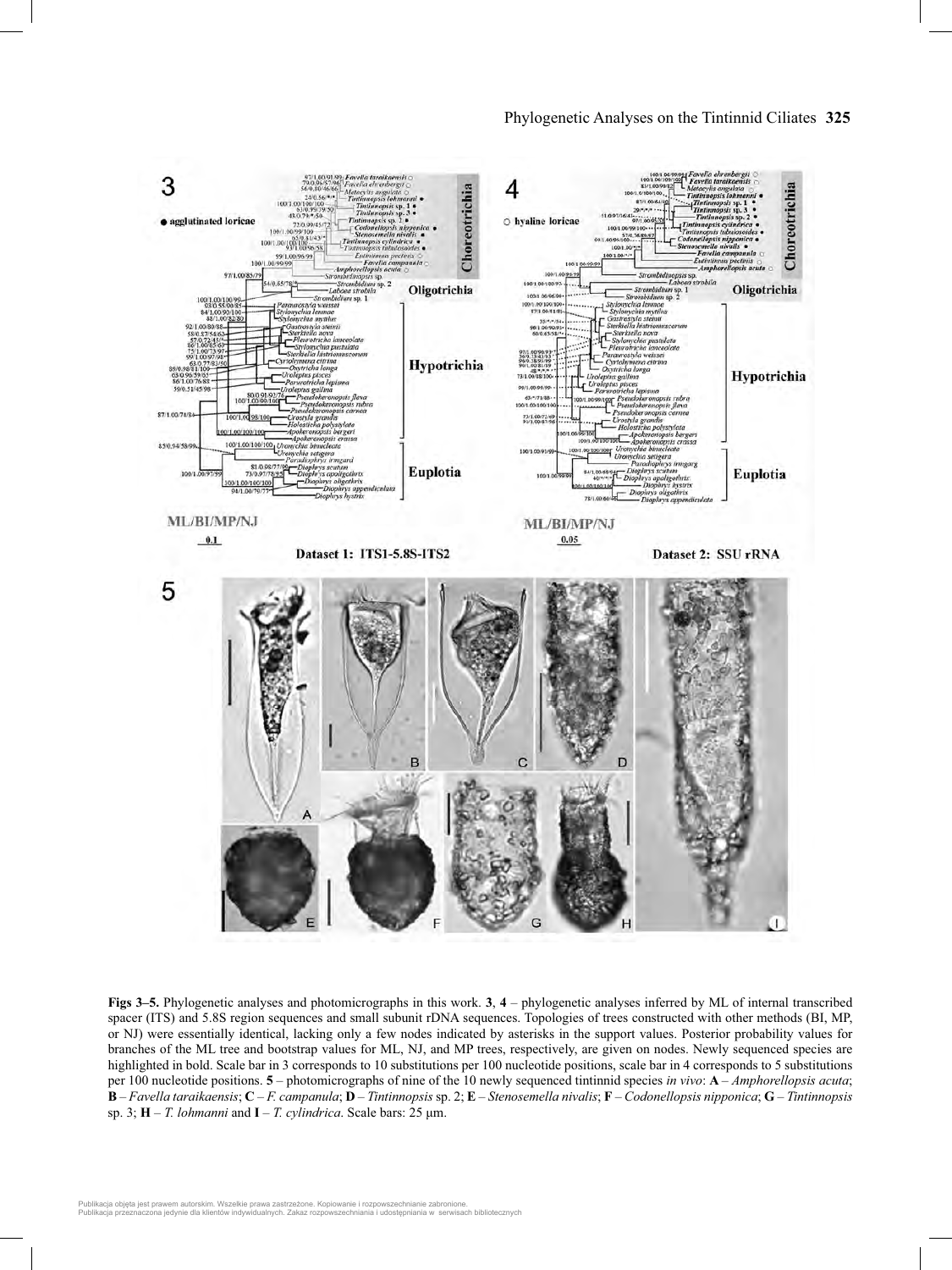*Strombidinopsis* sp. branches basally within the choreotrich clade in both the SSU rDNA tree and the ITS1- 5.8S-ITS2 region tree (Figs 3, 4). Interestingly, two of the other three species occupying the next most basal positions within the choreotrichs, namely *A. acuta* and *Favella campanula*, have similar ITS2 secondary structures to *Strombidinopsis* sp. in the sense that they lack a bulge in the position marked II (Fig. 2A, B, M). This suggests that the absence of a bulge in position II might be an ancestral character in the order Tintinnida. Interestingly the fourth basal species, *Eutintinnus pectinis*, resembles *A. acuta* in having a hyaline lorica but does not possess a bulge in position II. It is noteworthy, however, that the relative positions of these two species differ in the two trees suggesting that further analyses are needed in order to resolve the phylogeny of the basal tintinnids.

Divergences of ITS1-5.8S-ITS2 region sequences within the family Tintinnidae, represented by *A. acuta* and *Eutintinnus pectinis*, are higher than those among other four families (Codonellidae, Ptychocylididae, Metacylididae and Codonellopsidae). These findings support the division of the family Tintinnidae by the erection of the family Eutintinnidae for members of the genus *Eutintinnus* (Bachy *et al.* 2012). *Metacylis angulata* and *Favella* spp. (except *F. campanula*) share a similar ITS2 secondary structure and form a high supported clade in both phylogenetic trees, although there is a 3-bp insertion in *M. angulata* that is absent in *Favella* spp. (Fig. 1, Table 2). Bachy *et al.* (2012) noted that the monophyly of the family Ptychocylididae could not be confirmed because the only species for which molecular data were available belonged to the genus *Favella.* Based on the present study, the close relationship between *Favella* spp. (family Ptychocylididae) and *M. angulata* (family Metacylididae), and the placement of *F. campanula* in a basal position within the choreotrich assemblage, suggest that the family Ptychocylididae is polyphyletic. Furthermore, we found that the ITS1-5.8S-ITS2 region and SSU rDNA sequences of *F. ehrenbergii* (Snoeyenbos-West *et al.* 2002) are more similar to *F. taraikaensis* (Fig. 5B; Xu and Song, 2005) than to *F. ehrenbergii* (Kim *et al.* 2010). Moreover, the notable 14-bp insertion in the ITS1 region (Fig. 5C) and the absence of a bulge in position II of the putative ITS2 secondary structure (Fig. 2M) in *F. campanula* may explain the basal position of this species in the phylogenetic trees (Figs 3, 4). Given the distant relationship of *F. campanula* and *F. taraikaensis*, our data do not support the monophyly of the genus *Favella* as suggested by Bachy *et al.* (2012).

The genus *Tintinnopsis*, which is the most diverse tintinnid genus (Strüder-Kypke and Lynn 2003, Bachy *et al.* 2012), is traditionally assigned to the family Codonellidae with another 27 extant and 16 fossil genera *incertae sedis* (Lynn 2008). It is noteworthy that *Tintinnopsis* sp. 1 and *Tintinnopsis* sp. 3: (1) both have a bulge in position IV of the ITS2 secondary structure (Fig. 2J, O) unlike other *Tintinnopsis* spp. (Fig. 2F, G, H, I), (2) differ from one another by only one nucleotide in the ITS1-5.8S-ITS2 region, and (3) are morphologically very similar (Fig. 5G), suggesting that they are two populations of the same species. Likewise, the ITS1-5.8S-ITS2 region and SSU rDNA sequences of *T. tubulosoides* (Snoeyenbos-West *et al.* 2002) are almost identical to those of *T. cylindrica* (Fig. 5I), suggesting that they may be two populations (the former sampled from the USA and the latter sampled from China) of the same species, too. Our findings support the paraphyly of the genus *Tintinnopsis* as suggested in previous studies (Snoeyenbos-West *et al.* 2002; Li *et al.* 2009; Bachy *et al.* 2012; Santoferrara *et al.* 2012a, b).

A tight relationship between *Codonellopsis nipponica* and *Stenosemella nivalis* is inferred based on both ITS1-5.8S-ITS2 and SSU rDNA tree, ITS2 secondary structure and the possession of lorica with agglutinated walls and a hyaline collars (Figs 2D, E, 3, 4, 5D, E). The instability of the codonellopsid clade, represented by *Tintinnopsis* sp. 2, *C. nipponica* and *S. nivalis* (Fig. 3), suggest that additional sequences are required in order to ascertain the monophyly of the family Codonellopsidae*.*

To summarize, our molecular phylogenetic analyses of the order Tintinnida, based on ITS1-5.8S-ITS2 region and SSU rDNA sequence data, are nearly congruent with previous reports based on SSU rDNA sequence data alone (Snoeyenbos-West *et al.* 2002, Strüder-Kypke and Lynn 2003, Agatha and Strüder-Kypke 2007, Li *et al.* 2009). However, the systematics of its constituent taxa are still confused, especially the genera *Tintinnopsis* and *Favella*. As more morphological and gene sequence data become available, it will be possible to re-evaluate the phylogenetic relationships of those taxa that are discordant with original taxonomy (Kim *et al.* 2010, Bachy *et al.* 2012, Jiang *et al.* 2012, Santoferrara *et al.* 2012a).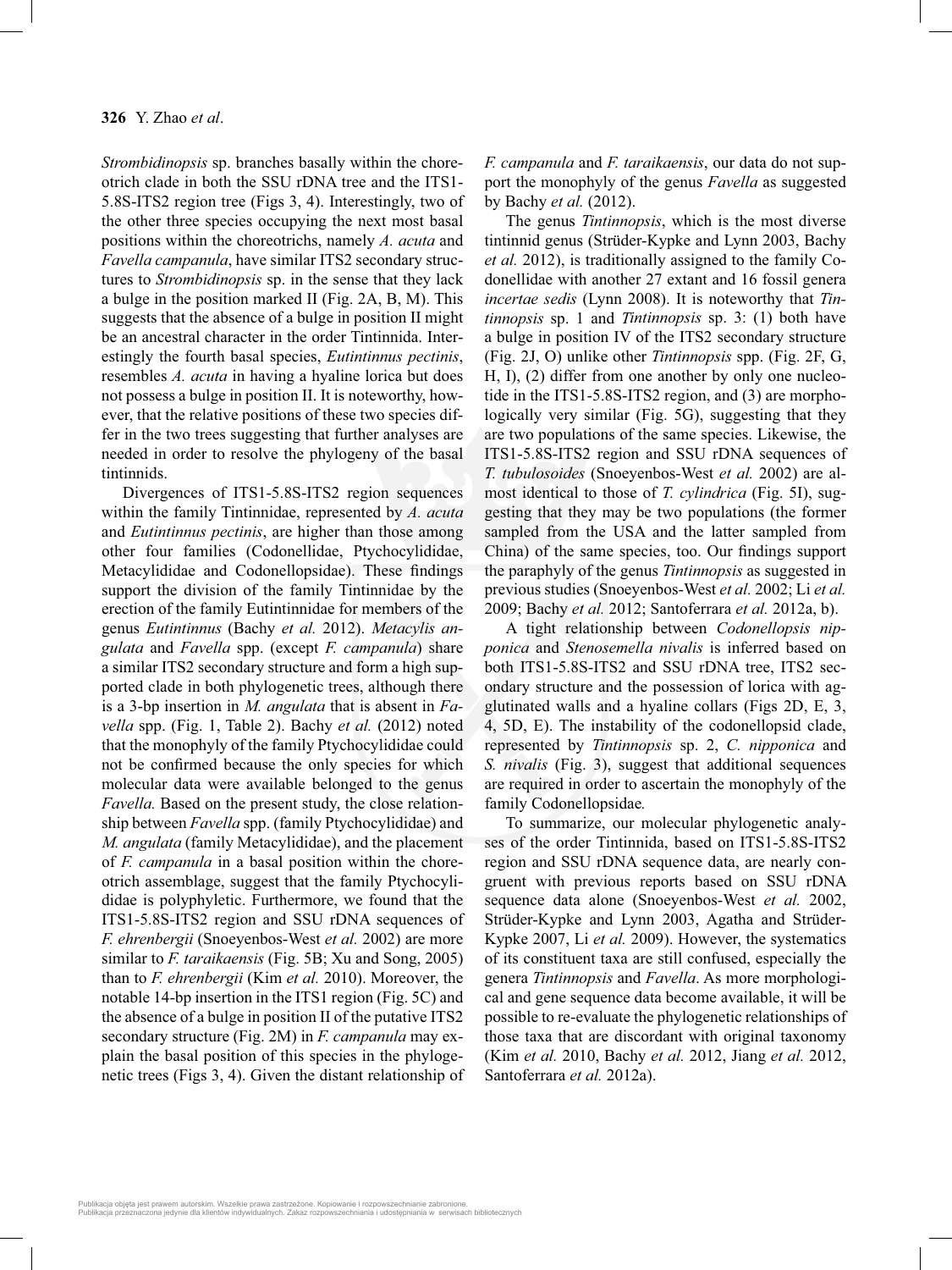**Acknowledgements.** This work was supported by the National Natural Science Foundation of China (Project No. 41006098, No. 31071893). Thanks are due to Prof. Weibo Song, Dr. Shan Gao and Jinpeng Yang (Laboratory of Protozoology, OUC) for their help and support.

#### **REFERENCES**

- Agatha S.  $(2004)$  A cladistic approach for the classification of oligotrichid ciliates (Ciliophora: Spirotricha). *Acta Protozool.* **43:** 201–217
- Agatha S. (2010) Redescription of *Tintinnopsis parvula* Jörgensen, 1912 (Ciliophora: Spirotrichea: Tintinnina), including a novel lorica matrix. *Acta Protozool.* **49:** 213
- Agatha S. (2011) Global diversity of aloricate Oligotrichea (Protista, Ciliophora, Spirotricha) in marine and brackish sea water. *PloS one* **6:** e22466
- Agatha S., Strüder-Kypke M. C. (2007) Phylogeny of the order Choreotrichida (Ciliophora, Spirotricha, Oligotrichea) as inferred from morphology, ultrastructure, ontogenesis, and SSrRNA gene sequences. *Eur. J. Protistol.* **43:** 37–63
- Bachy C., Gomez F., Lopez-Garcia P., Dolan J. R., Moreira D. (2012) Molecular phylogeny of tintinnid ciliates (Tintinnida, Ciliophora). *Protist* **163:** 873–887
- Coleman A. W. (2003) ITS2 is a double-edged tool for eukaryote evolutionary comparisons. *Trends Genet.* **19:** 417–434
- Coleman A. W. (2005) *Paramecium aurelia* revisited. *J. Eukaryot. Microbiol.* **52:** 68–77
- Drummond A., Ashton B., Buxton S., Cheung M., Cooper A., Heled J., Kearse M., Moir R., Stones-Havas S., Sturrock S. (2012) Geneious v5.6, Biomatters Ltd., Auckland, New Zealand
- Felsenstein J. (1989) PHYLIP Phylogeny Inference Package (Version 3.2). *Cladistics* **5:** 164–166
- Felsenstein J. (2005) PHYLIP (Phylogeny Inference Package) version 3.6. Distributed by author. Department of Genome Sciences, University of Washington, Seattle, USA
- Gao S., Gong J., Lynn D., Lin X. F., Song W. B. (2009) An updated phylogeny of oligotrich and choreotrich ciliates (Protozoa, Ciliophora, Spirotrichea) with representative taxa collected from China Seas. *Syst. Biodivers.* **7:** 235–242
- Guindon S., Gascuel O. (2003) A simple, fast and accurate algorithm to estimate large phylogenies by maximum likelihood. *Syst. Biol.* **52:** 696–704
- Hall T. A. (1999) BioEdit: a user-friendly biological sequence alignment editor and analysis program for Windows 95/98/NT. *Nucleic Acids Symp. Ser.* **41:** 95–98
- Huelsenbeck J. P., Ronquist F. (2001) MRBAYES: Bayesian phylogenetic inference under mixed models. *Bioinformatics* **17:** 754–755
- Jiang Y., Yang J., Al-Farraj S. A., Warren A., Lin X. (2012) Redescriptions of three tintinnid ciliates, *Tintinnopsis tocantinensis*, *T. radix*, and *T. cylindrica* (Ciliophora, Spirotrichea), from coastal waters off China. *Eur. J. Protistol.* **48:** 314–325
- Keller A., Schleicher T., Schultz J., Müller T., Dandekar T., Wolf M. (2009) 5.8S-28S rRNA interaction and HMM-based ITS2 annotation. *Gene* **430:** 50–57
- Kim S. Y., Yang E. J., Gong J. U. N., Choi J. K. (2010) Redescription of *Favella ehrenbergii* (Claparède and Lachmann, 1858) Jörgensen, 1924 (Ciliophora: Choreotrichia), with phylogenetic analyses based on small subunit rRNA gene sequences. *J. Eukaryot. Microbiol.* **57:** 460–467
- Kofoid C. A., Campbell A. S. (1929) A conspectus of the marine and freshwater ciliata belonging to the suborder Tintinnoinea, with descriptions of new species principally from the Agassiz expedition to the eastern tropical Pacific. *Univ. Calif. Publ. Zool.* **34:** 1–403
- Kofoid C. A., Campbell A. S. (1939) The Tintinnoinea of the eastern tropical Pacific. Bull. Mus. Comp. Zool., Cambridge, 1-473
- Laval-Peuto M., Brownlee D. (1986) Identification and systematics of the Tintinnina (Ciliophora): evaluation and suggestions for improvement. Institut océanographique, Paris, 69–84
- Li Z., Yi Z., Yang J., Gong J., Clamp J. C., Al-Rasheid K. A. S., Al-Arifi S., Al-Khedhairy A. A., Song W. (2009) Phylogenetic investigation on five genera of tintinnid ciliates (Ciliophora, Choreotrichia), based on the small subunit ribosomal RNA gene sequences. *Prog. Nat. Sci.* **19:** 1097–1101
- Lynn D. H. (2008) The Ciliated Protozoa: characterization, classification and guide to the literature, 3<sup>rd</sup> ed. Springer Verlag, Dordrecht
- Miao M., Warren A., Song W. B., Wang S., Shang H. M., Chen Z. G. (2008) Analysis of the internal transcribed spacer 2 (ITS2) region of scuticociliates and related taxa (Ciliophora, Oligohymenophorea) to infer their evolution and phylogeny. *Protist* **159:** 519–533
- Nylander J. A. (2004) MrModeltest v2. Evolutionary Biology Centre, Uppsala University, Uppsala
- Page R. D. M. (1996) TREEVIEW: An application to view phylogenetic trees on personal computers. *Comput. Appl. Biosci.* **12:** 357–358
- Pierce R. W., Turner J. T. (1992) Ecology of planktonic ciliates in marine food webs. *Rev. Aquat. Sci.* **6:** 139–181
- Rijk P. D., Wachter R. D. (1997) RnaViz, a program for the visualisation of RNA secondary structure. *Nucl. Acids Res.* **25:** 4679–4684
- Rijk P. D., Wuyts J., Wachter R. D. (2003) RnaViz 2: an improved representation of RNA secondary structure. *Bioinformatics* **19:** 299–300
- Ronquist F., Huelsenbeck J. P. (2003) MRBAYES 3: Bayesian phylogenetic inference under mixed models. *Bioinformatics* **19:** 1572–1574
- Santoferrara L. F., McManus G. B., Alder V. A. (2012a) Phylogeny of the order Tintinnida (Ciliophora, Spirotrichea) inferred from small- and large-subunit rRNA genes. *J. Eukaryot. Microbiol.* **59:** 423–426
- Santoferrara L. F., McManus G. B., Alder V. A. (2012b) Utility of genetic markers and morphology for species discrimination within the order Tintinnida (Ciliophora, Spirotrichea). *Protist* **164:** 24–36
- Snoeyenbos-West O. L. O., Salcedo T., McManus G. B., Katz L. A. (2002) Insights into the diversity of choreotrich and oligotrich ciliates (Class: Spirotrichea) based on genealogical analyses of multiple loci. *Int. J. Syst. Evol. Microbiol.* **52:** 1901–1913
- Strüder-Kypke M., Lynn D. (2008) Morphological versus molecular data-phylogeny of tintinnid ciliates (Ciliophora, Choreotrichia) inferred from small subunit rRNA gene sequences. *Denisia* **23:** 417–424
- Strüder-Kypke M. C., Lynn D. H. (2003) Sequence analyses of the small subunit rRNA gene confirm the paraphyly of oligotrich ciliates *sensu lato* and support the monophyly of the subclasses Oligotrichia and Choreotrichia (Ciliophora, Spirotrichea). *J. Zool.* **260:** 87–97